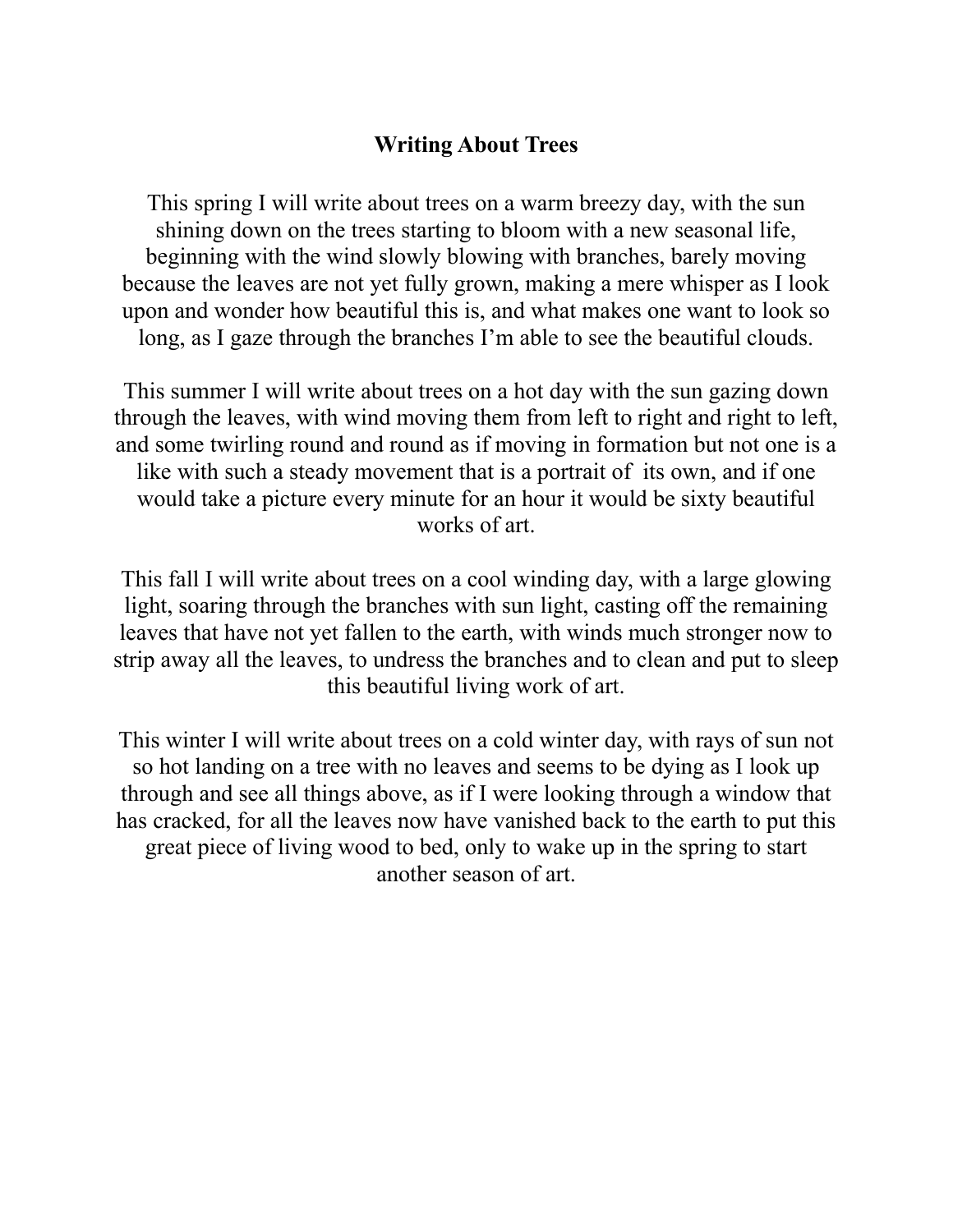## **Pray With Patients!**

Everyday life, so hard to get by, making ends meet, brings heavy sigh. Despair and hopelessness, are kin to me, wanting to break me free. Sorrow, with hunger and pain, seems to run in my veins. Darkness with no light for no one to see, always wanting to flee. I can never reach the other side, even with my swallowed pride. Hopes of happiness are so few, and always seems there's nothing to do. There's always light at the end of the tunnel, but most times it's not there. Seeking the light from despair is only darkness everywhere. We're lost at times with nowhere to turn. Blinded by despair, with hearts that yearn. One keeps going, not knowing where to go. Hoping that you're guided from some lost souls. I pray to God for help and joy to only ease the pain. I never lose faith believing in the above, for my God is there with love. Prayers are answered in there own time. Be patient, believing that the day will soon come. Going through much sorrow, will make you long. Believing in God, that can make you feel strong. Sad times may linger, when happy times are few. Remember, we have a God that loves us too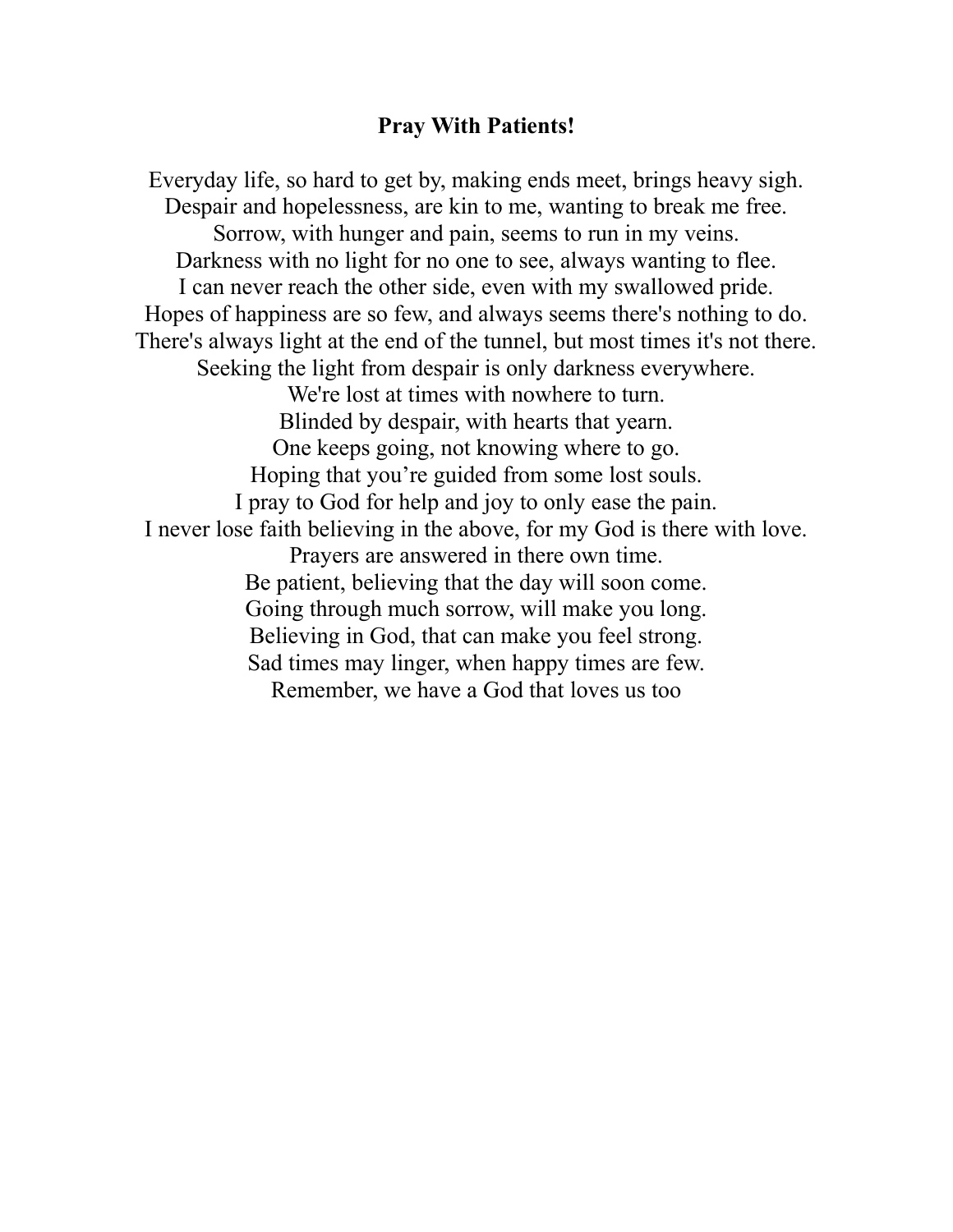## **Birds Of The Spring**

How beautiful is the day with blooming spring, sprouting grass, and birds that sing.

A heart of joy with its start of new season that shows new life to start. Birds flying from tree to tree, singing like an orchestra of a beautiful symphony.

Winds slowly blow with branches that sway, showing blooms of life away. All around, birds at work, singing and flying in the sky from up above. To bring new life through the sky, singing melodies to find new love. Birds landing in their eating-fest, and picking up twigs for new nest. In the distance, an eagle flies so high and spreads its wings wide. Sunshine rays, beaming down, and giving warmth to all around. A face feels so lightly, a breeze of touch, and a soft windy sound. Bringing life to our world that shows no bound. Natural things seem unknown, spring moves forward at its tone. Buzzing bees whizzing by, and work hard for you and I. A painted portrait of our spring, a work of art is so plain. As time moves on, ending our spring. Summer fallows, still with birds that sing.